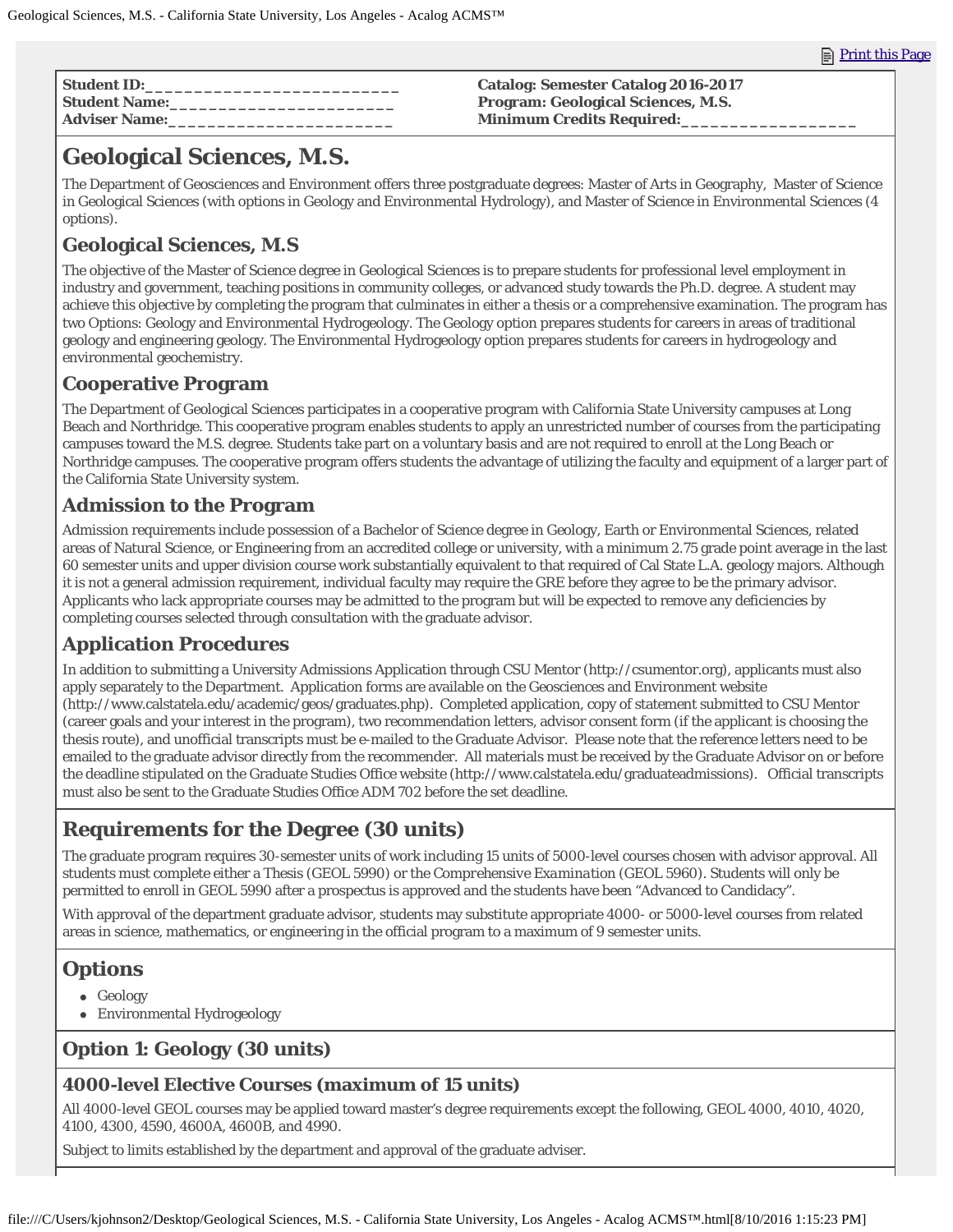#### **5000-level Elective Courses (minimum of 9 -15 units)**

Select from the following list:

| <b>Course Name</b>                                                                                                                   | <b>Credits:</b> | <b>Term Taken</b> | <b>Grade</b> | <b>Gen Ed</b> |
|--------------------------------------------------------------------------------------------------------------------------------------|-----------------|-------------------|--------------|---------------|
| GEOL 5250 - Sedimentary Processes, Environments, and                                                                                 | (3)             |                   |              |               |
| <b>Structures</b>                                                                                                                    |                 |                   |              |               |
| GEOL 5280 - Advanced Topics in Igneous and Metamorphic                                                                               | (3)             |                   |              |               |
| Petrology                                                                                                                            |                 |                   |              |               |
| GEOL 5300 - Seminar: Structural Geology and Tectonics                                                                                | (3)             |                   |              |               |
| GEOL 5310 - Tectonic Problems of Southern California                                                                                 | (3)             |                   |              |               |
| GEOL 5600 - Hydrogeology                                                                                                             | (3)             |                   |              |               |
| GEOL 5610 - Vadose Zone Hydrogeology                                                                                                 | (3)             |                   |              |               |
| GEOL 5620 - Contaminant Hydrogeology                                                                                                 | (3)             |                   |              |               |
| GEOL 5630 - Water Quality Seminar                                                                                                    | (3)             |                   |              |               |
| <b>GEOL 5700 - Special Topics</b>                                                                                                    | $(1-3)$         |                   |              |               |
| GEOL 5810 - Seminar: Engineering Geology                                                                                             | (3)             |                   |              |               |
| GEOL 5840 - Paleoseismology                                                                                                          | (3)             |                   |              |               |
| GEOL 5850 - Landslides, Avalanches, and Debris Flows                                                                                 | (3)             |                   |              |               |
| <b>GEOL 5980 - Graduate Directed Study</b>                                                                                           | $(1-3)$         |                   |              |               |
| <b>Required Culminating Coursework (0 - 6 units)</b>                                                                                 |                 |                   |              |               |
| <b>Comprehensive Exam - Track</b>                                                                                                    |                 |                   |              |               |
| <b>Course Name</b>                                                                                                                   | <b>Credits:</b> | <b>Term Taken</b> | <b>Grade</b> | <b>Gen Ed</b> |
| GEOL 5960 - Comprehensive Examination                                                                                                | (0)             |                   |              |               |
|                                                                                                                                      |                 |                   |              |               |
| OR                                                                                                                                   |                 |                   |              |               |
| <b>Thesis - Track</b>                                                                                                                |                 |                   |              |               |
| <b>Course Name</b>                                                                                                                   | <b>Credits:</b> | <b>Term Taken</b> | <b>Grade</b> | <b>Gen Ed</b> |
| GEOL 5970 - Graduate Research (3)                                                                                                    | $(1-3)$         |                   |              |               |
| and                                                                                                                                  |                 |                   |              |               |
| GEOL 5990 - Thesis (3)                                                                                                               | $(1-3)$         |                   |              |               |
|                                                                                                                                      |                 |                   |              |               |
| <b>Option 2: Environmental Hydrogeology (30 units)</b>                                                                               |                 |                   |              |               |
| <b>Required Courses (12 units)</b>                                                                                                   |                 |                   |              |               |
| <b>Course Name</b>                                                                                                                   | <b>Credits:</b> | <b>Term Taken</b> |              | Grade Gen Ed  |
| GEOL 4222 - Forensic and Isotope Geochemistry                                                                                        | (3)             |                   |              |               |
| GEOL 4840 - Hydrogeology                                                                                                             | (3)             |                   |              |               |
| GEOL 4870 - Watershed Analysis                                                                                                       | (3)             |                   |              |               |
| GEOL 5630 - Water Quality Seminar                                                                                                    | (3)             |                   |              |               |
|                                                                                                                                      |                 |                   |              |               |
| <b>Electives (9-15 units)</b>                                                                                                        |                 |                   |              |               |
| Select courses from the following list. At least two must be 5000-level geology courses. Other courses may be substituted with prior |                 |                   |              |               |
| advisor approval.                                                                                                                    |                 |                   |              |               |
| <b>Course Name</b>                                                                                                                   | <b>Credits:</b> | <b>Term Taken</b> | Grade        | <b>Gen Ed</b> |
| CE 4790 - Groundwater Contamination and Remediation                                                                                  | (3)             |                   |              |               |
| CE 4830 - Hydrology I                                                                                                                | (3)             |                   |              |               |
| CE 5790 - Environmental Mass Transfer                                                                                                | (3)             |                   |              |               |
| GEOG 4660 - Remote Sensing                                                                                                           | (3)             |                   |              |               |
| GEOG 4690 - Spatial Analysis and GIS Modeling                                                                                        | (3)             |                   |              |               |
| GEOL 4220 - Environmental Geochemistry                                                                                               | (3)             |                   |              |               |
| GEOL 4350 - Coastal Processes and Environments                                                                                       | (3)             |                   |              |               |
| GEOL 4850 - Groundwater Management and Models                                                                                        | (3)             |                   |              |               |
| GEOL 4880 - Hydrologic Modeling (3)                                                                                                  |                 |                   |              |               |
|                                                                                                                                      |                 |                   |              |               |
|                                                                                                                                      |                 |                   |              |               |